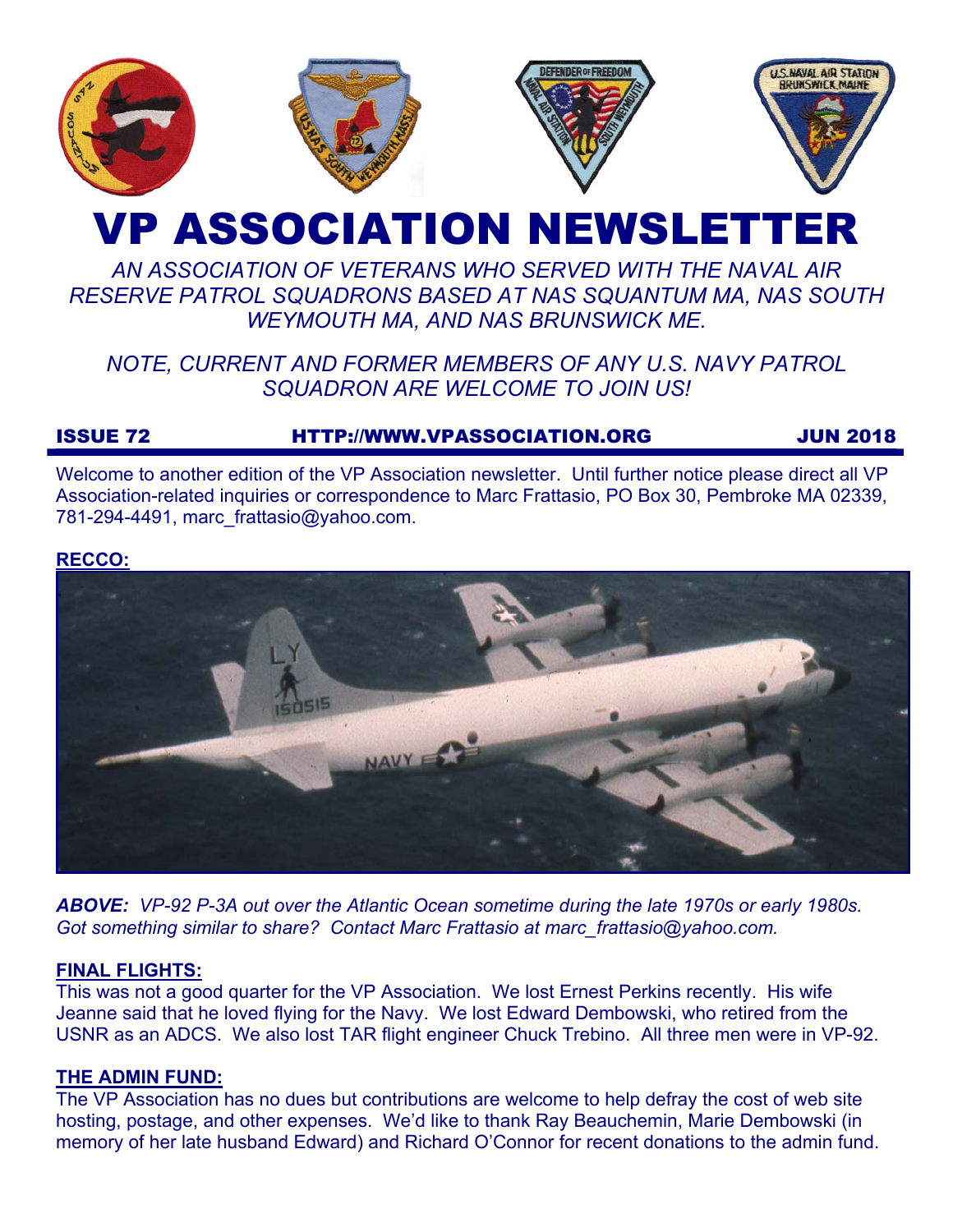### **SPEAKING OF THE COST OF PRINTING AND MAILING NEWSLETTERS…**

If you have an e-mail address and get your newsletter in the mail please contact George Driscoll at gnddriscoll@gmail.com ASAP so we can send it to you via e-mail. Remember, we do not charge dues and operate on a shoestring thanks to volunteer labor, memorabilia sales, and donations. If you have an e-mail address and get a paper newsletter it would be better for us to send it via e-mail.

#### **LOST CONTACT:**

Please inform George Driscoll at gnddriscoll@gmail.com about home or e-mail address changes.

#### **ANOTHER ADMIRAL IN THE FAMILY:**

Robert Clark, VP-92's last XO, is being promoted to rear admiral! He's presently serving as the deputy commander of the Navy Region Mid-Atlantic Reserve Component Command in Norfolk, VA.

#### **FAMILY NEWS FROM ERNIE GODZUR:**

Ernie Godzur's grandson Garrett was commissioned an Ensign during a ceremony conducted on the USS Constitution in Boston on May 21<sup>st</sup>. Before he graduated from college, he was presented with the Frederic B. Warder Award for Outstanding Achievement by the Naval Submarine League. This is an award that is presented on an annual basis to an NROTC graduate selected for submarine training who displayed superior academic and professional performance. So, it looks like Ernie's grandson is going to be serving on board a submarine.

#### **A NOTE AND PHOTO FROM DICK SHAFNER:**



I was at KPSM [formerly Pease AFB] on Monday May  $14<sup>th</sup>$  to deliver an airplane and a VP-92 squadron patch. Port City Inc. is the FBO at the field now. They have a large collection of military patches on display. So I left ours and got a promise they would mount it.

Note, Dick Shafner was a flight engineer in VP-92. He's presently a pilot in the Civil Air **Patrol** 

#### **THE 2018 VP ASSOCIATION ANNUAL REUNION:**

We are going to hold an annual reunion this year on Saturday September 22<sup>nd</sup> at the Sons of Italy Hall in Weymouth, MA. Reservations are required in advance and a reservation form is included on the last page of this newsletter. Attendance at the VP Association annual reunions has been dropping for the past several years and is approaching an unsustainable level. If you want the annual reunions to continue then you really need to come. This year will mark an important milestone in the sense that if we do not get enough people then we will most likely have them less frequently, for example, every other year instead of on an annual basis. If this doesn't work, then the reunions may become a thing of the past. Please note that if you do intend to come to the annual reunion this year try to get your reservations in sooner rather than later. Most people seem to wait until the last two or three weeks and this creates a heavy workload for Barbara Hanigan, who handles the reservations.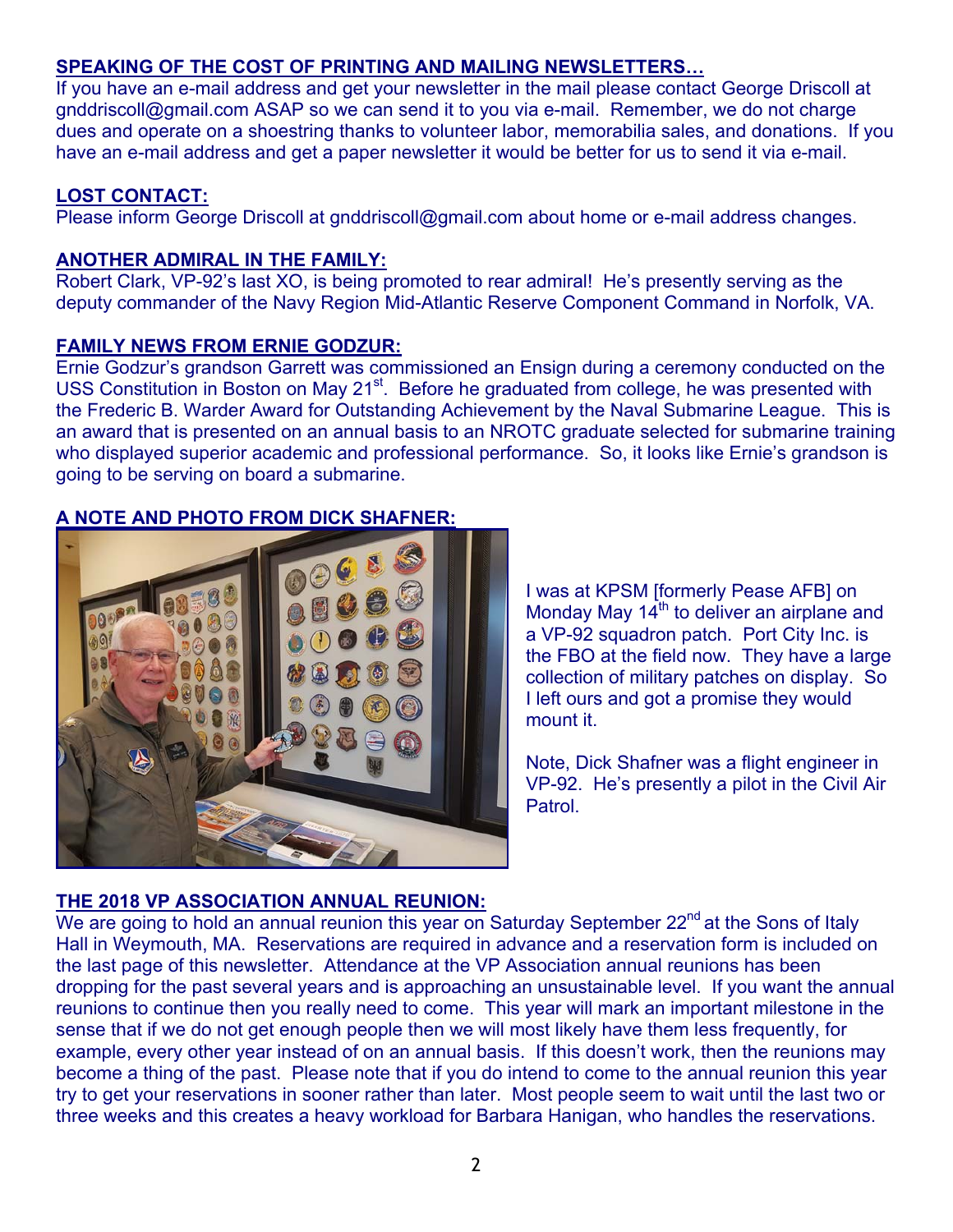#### **NAS BRUNSWICK REUNION:**

There will be another NAS Brunswick reunion event held in the Brunswick, Maine area on the weekend of August 10-12. This event is open to anybody who was ever assigned to old NAS Brunswick or is just interested in the base. For more information and to register to attend go to http://nasbreunion.org.

#### **BLUE ANGELS COMING TO LOCAL AIR SHOWS:**

The Navy's famous Blue Angels flight demonstration team are coming to the Rhode Island Air National Guard Open House and Air Show at old NAS Quonset Point, RI on June 9-10 and to the Great State of Maine Air Show at old NAS Brunswick on August 27-28. See https://www.rhodeislandairshow.com and http://greatstateofmaineairshow.us for details.

#### **RUSSIAN JET INTERCEPTS US NAVY PLANE (CNN 5/1):**

A Russian Su-27 fighter jet performed an "unprofessional" intercept of a US Navy P-8 surveillance plane while it was flying in international airspace over the Baltic Sea Tuesday, two defense officials told CNN. The Russian jet came within about 20 feet of the US aircraft, one official said, adding that the encounter lasted about nine minutes. The intercept was described by officials as safe but unprofessional, though a US Navy official told CNN that the Navy does not officially classify aerial encounters that way. The Navy classifies aviation intercepts simply as either safe or unsafe.

Lt. Cdr. Zach Harrell, a spokesman for US Naval Forces Europe, declined to comment on the specific incident, saying, "US Navy ships and aircraft routinely interact with military units from other countries." He added that the Navy would provide information on unsafe interactions. The last unsafe intercept of a US Navy aircraft by a Russian jet occurred in January when a Russian Su-27 jet flew within five feet of a US Navy EP-3, forcing the Navy plane to fly through its jet wash. The US Navy deemed that intercept unsafe and unprofessional. Following that incident, the US State Department issued a statement accusing the Russians of "flagrantly violating existing agreements and international law."

#### *CNN article by Ryan Browne*

#### **P-8As UNAFFECTED BY FAA 737 ENGINE INSPECTION REQUIREMENT (USNI News 4/23):**

The Navy's fleet of P-8A Poseidon aircraft are not in any immediate risk of facing the same engine failure that caused the April 17 emergency landing of a Boeing 737 – which the P-8 design is derived from – a Navy spokeswoman told USNI News. The Federal Aviation Administration on Friday issued an emergency airworthiness directive mandating that any plane whose CFM56-7B engine had conducted more than 30,000 takeoff-and-landing cycles must be inspected within 20 days. This would affect 352 engines in the U.S. and 681 engines worldwide, according to the FAA statement.

However, the Navy's P-8s are not among them. Though the P-8 – which is built on the same 737 production line as the commercial planes but then pulled aside for the addition of military-specific gear – uses the same CFM56-7B engine, "there is no immediate risk to or action to be taken by the P-8A community. The Navy's P-8A engines remain well below the cycle limit for required inspections of fan blades," P-8 program office spokeswoman Denver Beaulieu-Hains told USNI News today. "The FAA mandates inspection [for commercial aircraft] to start at 20,000 cycles, while the current high-time P-8A has accrued 5,175 cycles (as of 13 Apr 18) since it entered service in 2012. At the current cycle rate, the first engine in the fleet will hit the 20,000 cycle point in about 10 to 15 years."

Beaulieu-Hains said that Naval Air Systems Command had previously determined that the P-8 engines' fan blades – the component that failed in the Southwest Airlines Flight 1380 incident at more than 30,000 feet altitude that killed one passenger and forced an emergency landing – would be inspected when the planes are brought in for their first scheduled depot maintenance visit, which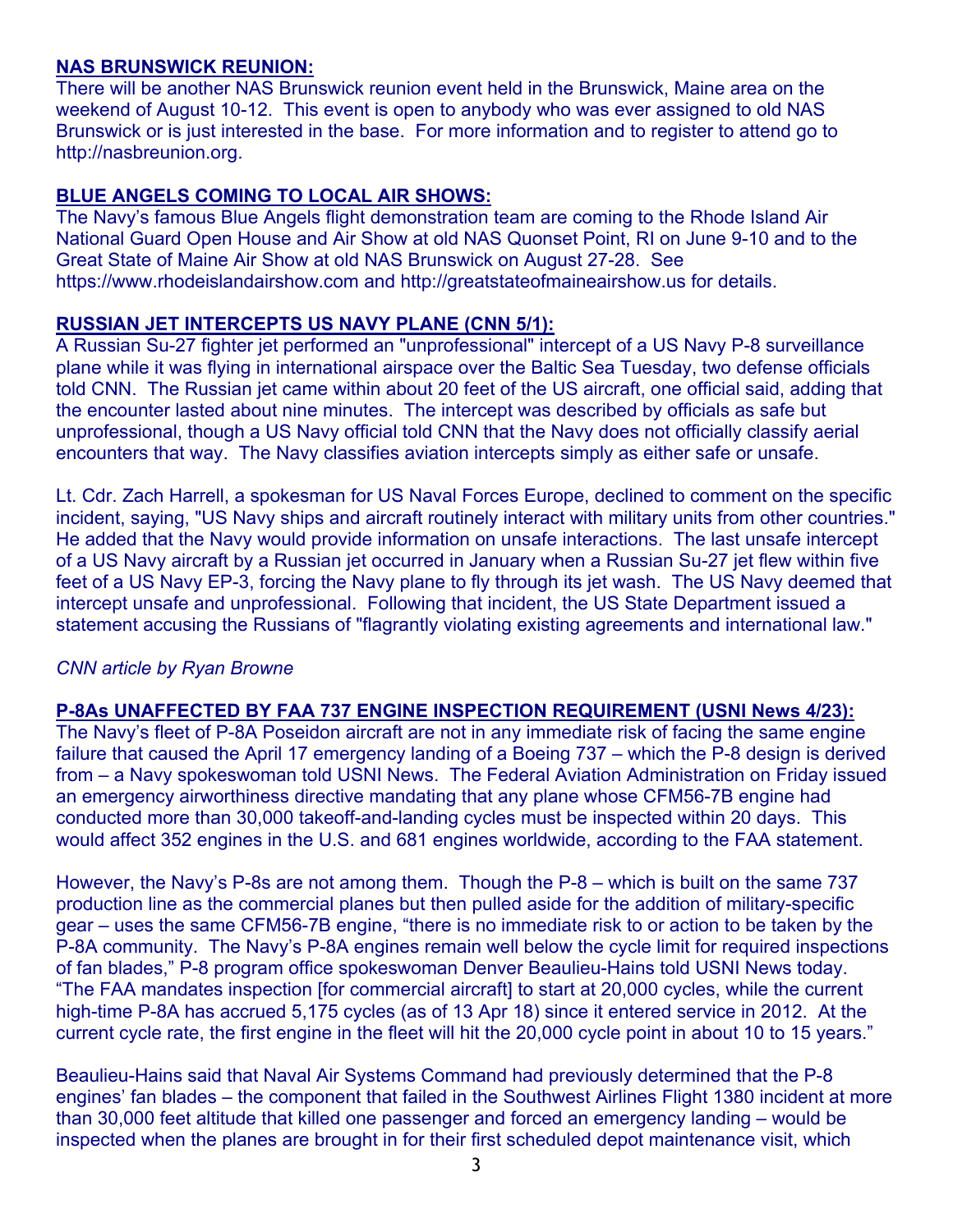would occur "no later than the 6,000-cycle threshold, with a recurring 6,000-cycle inspection interval through 20,000 cycles. After 20,000 cycles have accumulated, the engine will be inspected at a 3,000-cycle interval," she said.

Boeing has sold its P-8A to the U.S. Navy, the Royal Australian Air Force and the United Kingdom Royal Air Force, and its P-8I variant to the Indian Navy. The Navy has 64 planes in its inventory as of January and is slated to buy 111 total, according to NAVAIR.

#### *USNI News article by Megan Eckstein*

#### **RUSSIAN SPY SHIP IS DOCKED IN HAVANA HARBOR (Miami Herald 3/16):**

The Russian spy ship Viktor Leonov, which the Pentagon has been monitoring because it has sailed uncomfortably close to U.S. waters on several occasions, docked at the port of Havana on Friday. Photos taken by CNN's Havana correspondent, Patrick Oppmann, show the ship sailing past an American cruise ship as it made its way into the harbor.

The high-tech spy ship, which is also armed with missiles, has been deployed by Russia to carry out intelligence-gathering missions in the Caribbean and near the U.S. coast. Pentagon officials told the Washington Free Beacon that the ship had been seen leaving Trinidad and Tobago with an unknown destination in mid-January. Days later, the ship was spotted in international waters about 100 miles off the coast of Virginia, CNN reported.

Where the Russian ship travels in the Caribbean and near U.S. waters has been closely monitored by the Navy and the Pentagon. It has been spotted near where U.S. naval installations operate. In February 2017, the ship was seen only 30 miles off the coast of Connecticut. Previously, it was spotted near Cape Canaveral, Florida and 20 miles south of a submarine base in Kings Bay, Georgia.

On previous occasions, the Russian spy ship has docked in Cuba to load supplies. In January 2015, it arrived unannounced the day before the arrival of a U.S. delegation led by Roberta Jacobson, then the assistant secretary of state for the Western Hemisphere, who was in charge of negotiations for the reopening of the U.S. Embassy in Havana.

#### *Miami Herald article by Nora Gamez Torres*

#### **RUSSIA SAYS IT SNUCK SUBS NEAR US BASES UNDETECTED (Business Insider 3/16):**

Russian media reported on Friday that its military snuck nuclear attack submarines near US military bases and left undetected just weeks after Russian President Vladimir Putin hyped up his country's nuclear capabilities. "This mission has been accomplished, the submarines showed up in the set location in the ocean and returned to base," Sergey Starshinov, a Russian navy submarine officer, told Russian state-owned media. Starshinov said the vessels came and went "undetected" and that without violating the US's maritime borders, they got "close enough" to US military bases.

The Russian media, known for trafficking in propaganda to glorify Putin and the state's military, will reportedly release a TV series on the exercises. The Pentagon did not respond to request for comment on this story.

The incident remains unverifiable with deniability baked in. If Russian submarines truly came and went undetected, no credible third party could likely verify the exercises. The fact that the military drill will become a TV series suggests that it was carried out at least in part for propaganda purposes, rather than practical military needs. The submarines, which carry long-range cruise missiles that can fire from underwater, have no business coming close to the US, as they have an effective range of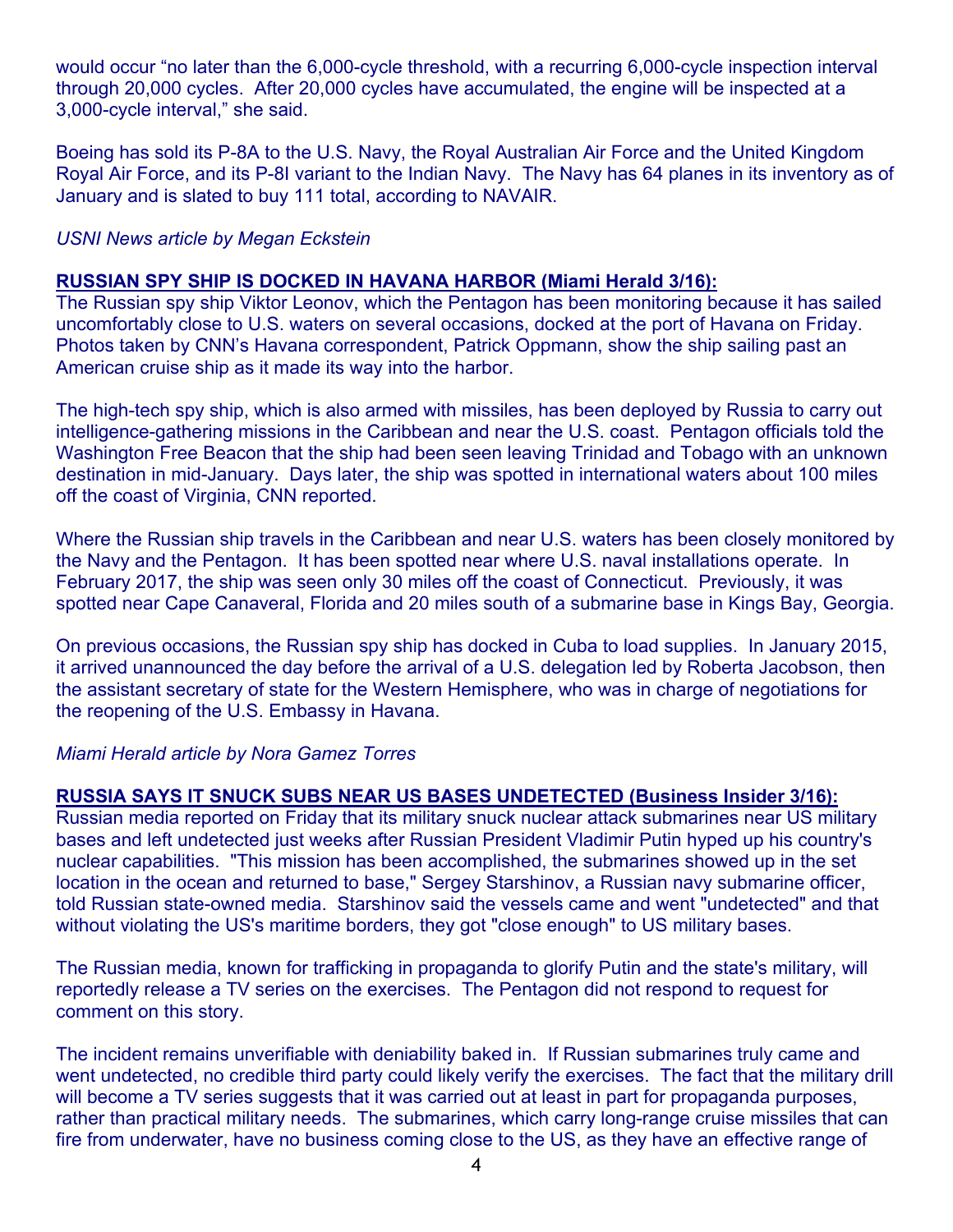more than 1,500 miles. The submarines named by Russian media are powered by nuclear reactors, but have no nuclear weapons.

The incident comes as Putin prepares for an election on March 18, though he is expected to win handily. Putin has limited which opposition figures can run and controlled the state's access to information throughout. Russia frequently engages in propaganda to glorify its military, as it did when it recently deployed early-stage supposedly stealth fighter jets to Syria. After a few days of dropping bombs on undefended villages in Syria, Russia declared the planes, which are designed for high-end warfighting against US stealth jets, "combat proven."

In February, Russian military contractors suffered a humiliating defeat to the US military in Syria, with airstrikes and artillery wiping out up to 300 Russian nationals while US forces suffered no combat losses, a US General has confirmed. Both the US and Russia have heavily entrenched mutually assured destruction nuclear postures, meaning that any nuclear strike on the US by Russia would be immediately returned by US missiles fired from silos, submarines, and airplanes pummeling Russia.

Russia is currently facing increasing scrutiny and sanctions over its meddling in the US's 2016 presidential election and its alleged role in the poisoning of former spies in Britain. Russia's economy is heavily dependent on energy exports, and the weak price of oil and competitiveness from the US and other players have crippled its economy, though it continues to spend heavily on the military. Despite having four times the population, Russia's GDP is roughly equivalent to Canada's and military sales and power remain one of its few lifelines to nationa prestige. Though the US and Russia are Cold War foes increasingly at odds over foreign policy, the only recent significant clash between the two countries came in February, during the battle in Syria which Russia overwhelmingly lost.

*Business Insider article by Alex Lockie* 

#### **RECOMMENDED READING:**

Immediately after the United States entered the Second World War the Germans began sending submarines across the Atlantic to sink ships off the east coast. This effort was called "Operation Drumbeat". The U-Boat attacks began in January 1942 and the ferocity was such that the Navy rushed to get NAS South Weymouth into operation four months ahead of the original schedule. This great book by author Ken Brown tells the story of the first wave of German submarines sent across the Atlantic to sink American shipping and how the U.S. Navy was initially unprepared to deal with them. In fact, the Navy was so unprepared that the Army Air Force was initially given the responsibility for conducting airborne ASW in the northeast. You can order this fine book through www.amazon.com or any other good bookseller



#### **ON THE INTERNET:**

A friendly reminder that there are active groups associated with VP-92, NAS South Weymouth, NAS Brunswick, and the P-3 Orion on Facebook. Check them out at www.facebook.com.

#### **MONTHLY MEETING:**

Members who can do so are welcome to join us for lunch on the second Thursday of every month at Warren's Place in South Weymouth, MA (in the Whole Foods Plaza off Route 18) from 11:30 to 13:30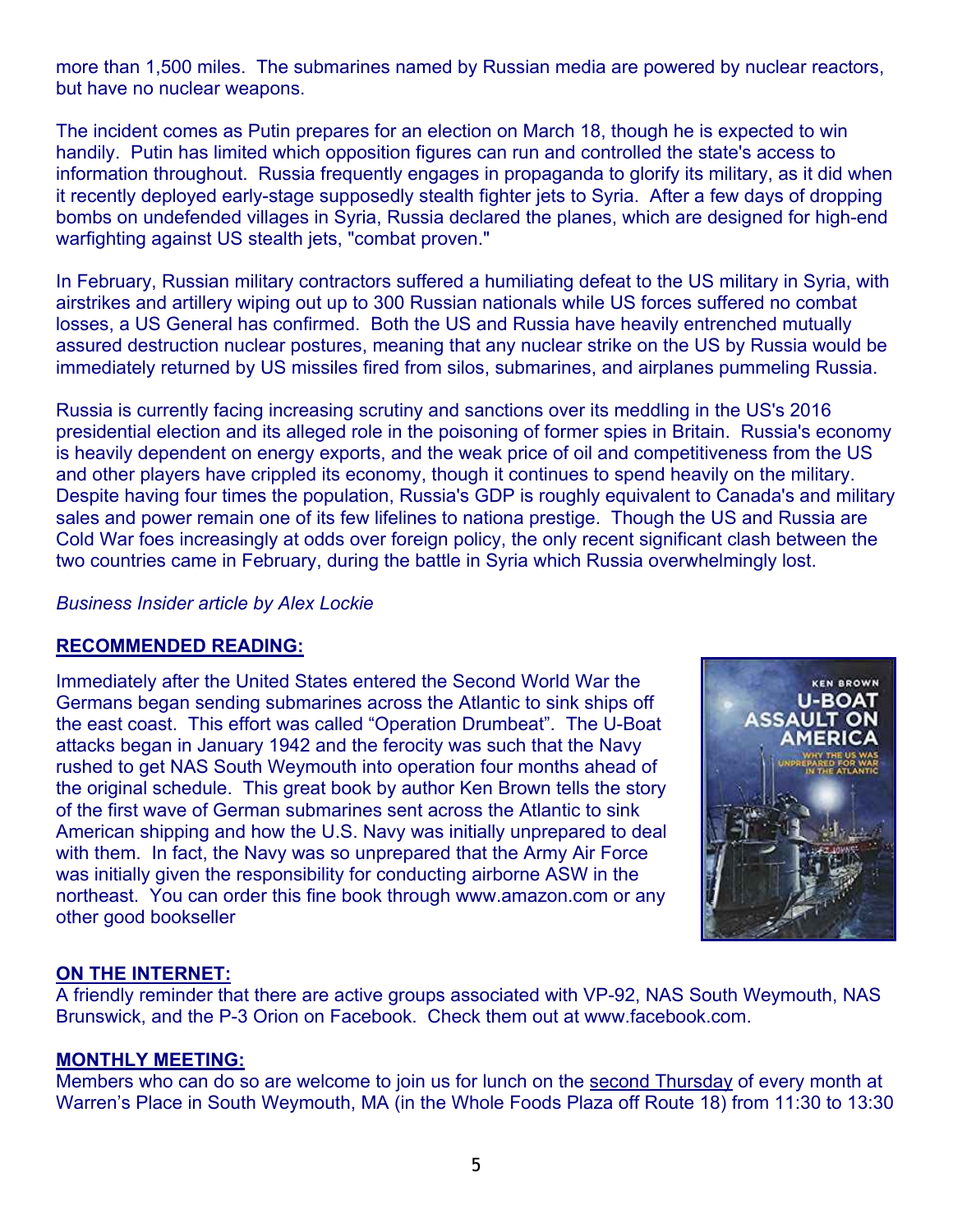# **PARTING SHOTS:**



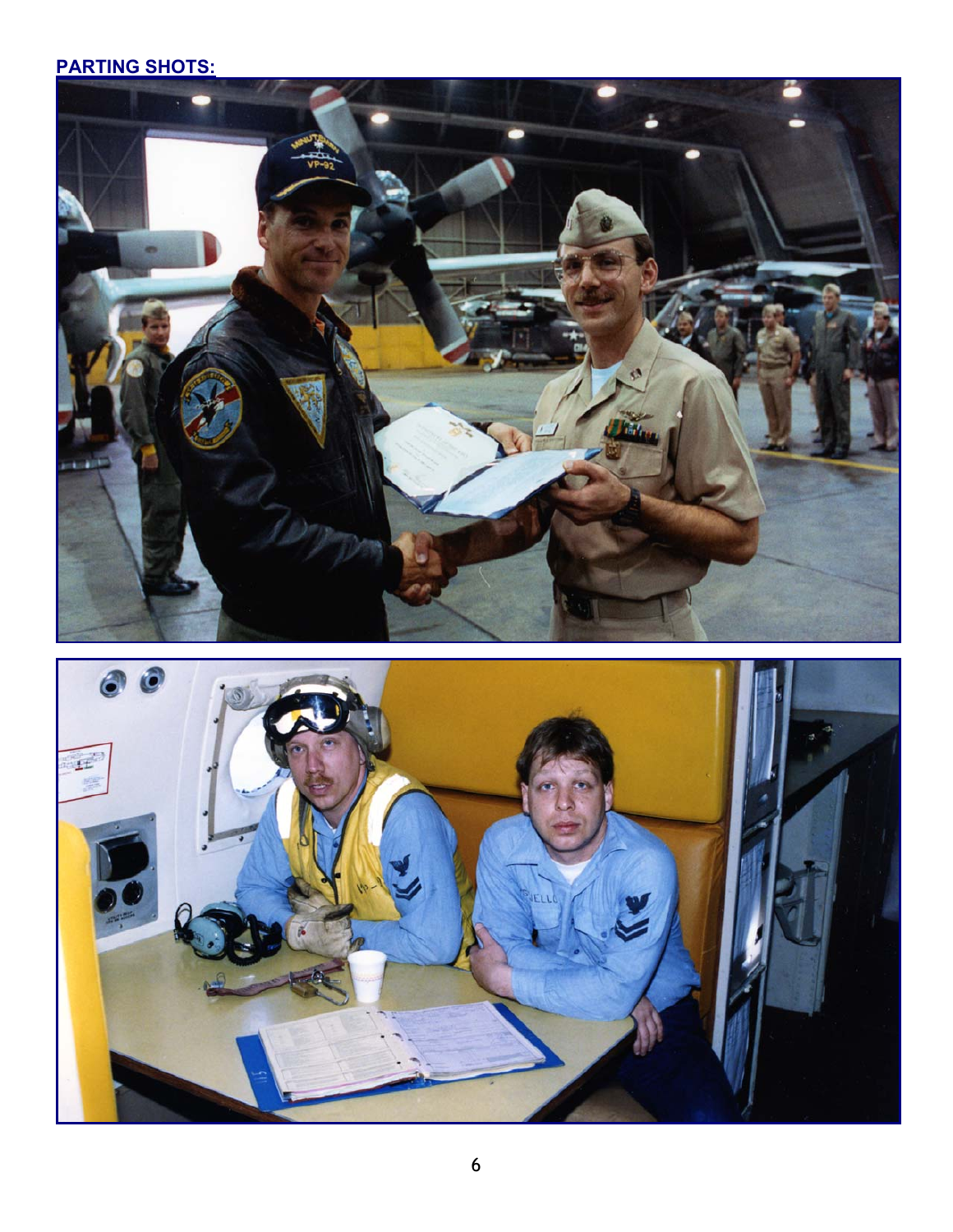



*Come To The Reunion And Reconnect With Old Friends Like These! Until Next Time, Lose Not Thy Speed In Flight Lest The Earth Rise Up And Smite Thee – "Frat".*